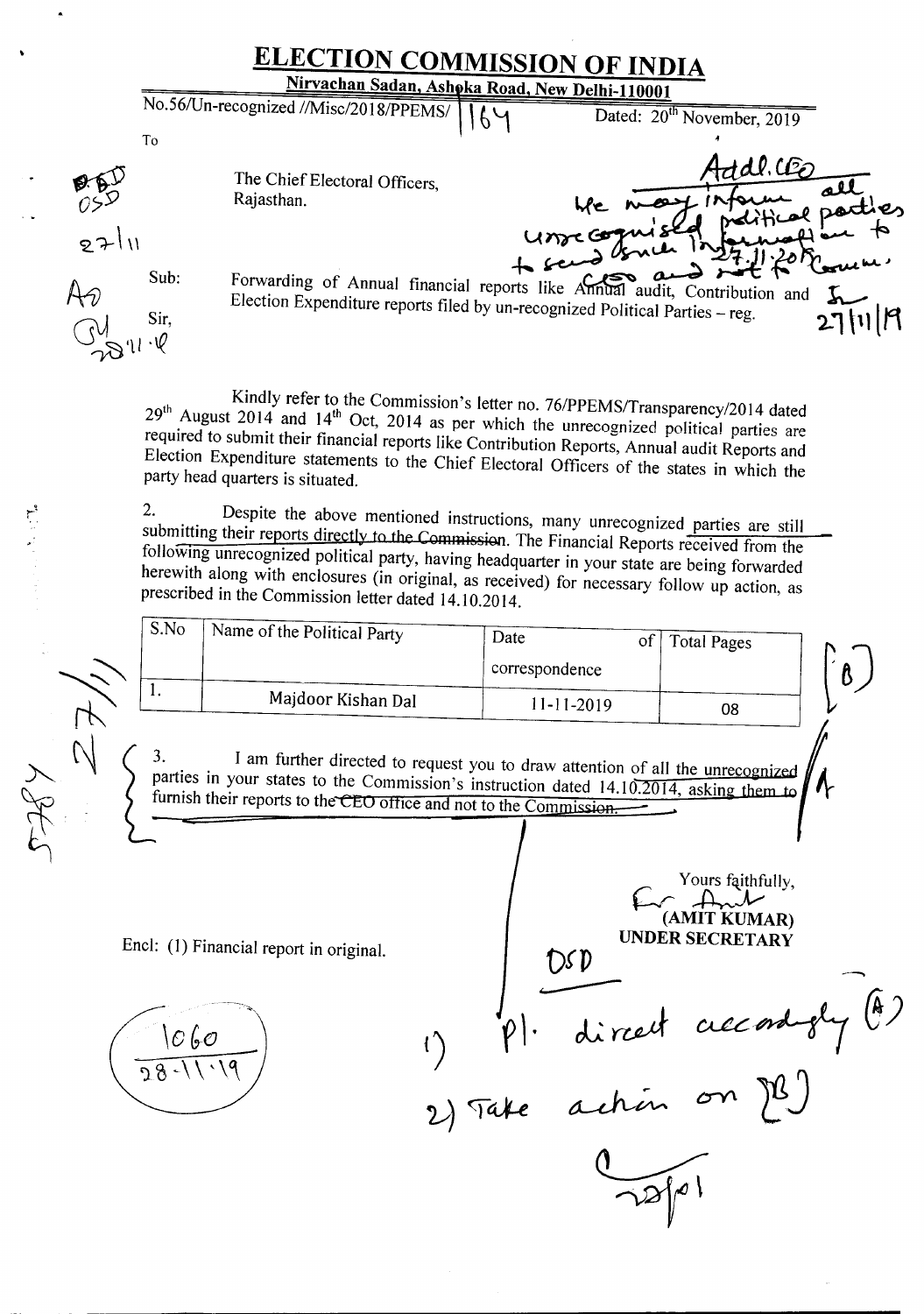$\mathbb{R}^n$  FORM 24 A

M This form∙should be filed with theElection Commission before the due date for furnishing a return of the income of the Political

Party's Concerned financial year under section 139 of the Income tax act, 1961 (43 of 1961)

and a certificate to this effect should be attached with the Income-tax return to claim exemption under the Income-tax Act, 1961 (43 of 1962). .\~\~~

1 Name of Political party :-

- 2 Status of the Political Party :-(recognized/unrecognised)
- 3 Adddress of the headquarters of the Political Party :-

MAJDOOR KISAN AKALI DAL Recognized

Village - 75 GB, P.O.- 72 GB, Via- RAMSINGH PUR

- 4 Date of registration of Political Party with Election Commission :- *20/05/2019*
- 5 Permanent account Number (PAN) and Income-tax Ward/circle where return of the
- political party is filed :-
- 6 Details of the contributions received during the Financial year 2018-19

AACTM3681K

|               |                                       | Year 2018-19 |                                    |             |       |
|---------------|---------------------------------------|--------------|------------------------------------|-------------|-------|
| <b>AMOUNT</b> | <b>MODE OF</b><br><b>CONTRIBUTION</b> | PAN.         | <b>NAME OF DONOR</b>               | DATE        | R.NO. |
| 2000          | <b>CASH</b>                           |              | <b>CASH</b>                        | 1.4.2018    | 801   |
| 2000          | <b>CASH</b>                           |              | CASH                               | 1.4.2018    | 802   |
| 2000          | CASH                                  |              | <b>CASH</b>                        | 2.4.2018    | 803   |
| 2000          | <b>CASH</b>                           |              | CASH                               | 3.4.2018    | 804   |
| 2000          | CASH                                  |              | <b>CASH</b>                        | 4.4.2018    | 805   |
| 2000          | <b>CASH</b>                           |              | <b>CASH</b>                        | $-5.4.2018$ | 806   |
| 2000          | <b>CASH</b>                           |              | <b>CASH</b>                        | 5.4.2018    | 807   |
| 2000          | <b>CASH</b>                           |              | <b>CASH</b>                        | 6.4.2018    | 808   |
| 2000          | CASH                                  |              | <b>CASH</b>                        | 6.4.2018    | 809   |
| 2000          | <b>CASH</b>                           |              | <b>CASH</b>                        | 6.4.2018    | 810   |
| 2000          | <b>CASH</b>                           |              | <b>CASH</b>                        | 6.4.2018    | 811   |
| 2000          | <b>CASH</b>                           |              | CASH                               | 6.4.2018    | 812   |
| 2000          | CASH                                  |              | CASH                               | 6.4.2018    | 813   |
| 2000          | <b>CASH</b>                           |              | CASH                               | 6.4.2018    | 814   |
| 2000          | CASH                                  |              | CASH                               | 6.4.2018    | 815   |
| 2000          | <b>CASH</b>                           |              | <b>CASH</b>                        | 6.4.2018    | 816   |
| 2000          | <b>CASH</b>                           |              | CASH                               | 6.4.2018    | 817   |
| 2000          | <b>CASH</b>                           |              | CASH                               | 6.4.2018    | 818   |
| 2000          | <b>CASH</b>                           |              | <b>CASH</b>                        | 6.4.2018    | 819   |
| 2000          | CASH                                  |              | CASH                               | 6.4.2018    | 820   |
| 2000          | <b>CASH</b>                           |              | CASH                               | 6.4.2018    | 821   |
| 2000          | <b>CASH</b>                           |              | CASH<br>X                          | 6.4.2018    | 822   |
| 2000          | CASH                                  | ч.           | CASH<br>73                         | 6.4.2018    | 823   |
| 2000          | <b>CASH</b>                           | Ť,           | CASH<br>移 夜下台公司运纳                  | 6.4.2018    | 824   |
| 2000          | <b>CASH</b>                           | 11           | Þ<br>CASH                          | 6.4.2018    | 825   |
| 2000          | <b>CASH</b>                           | D.<br>- i    | Ş.<br>نہ ک<br>كالمحد<br>CASH<br>Ŷ. | 6.4.2018    | 826   |

 $\sum_{k=1}^{\infty}$  . The right  $\frac{1}{k}$  is the second  $\sum_{k=1}^{\infty}$ 

**New** 

Teh.-ANOOPGARH, Distt.-SRIGANGANAGAR (RAJ.)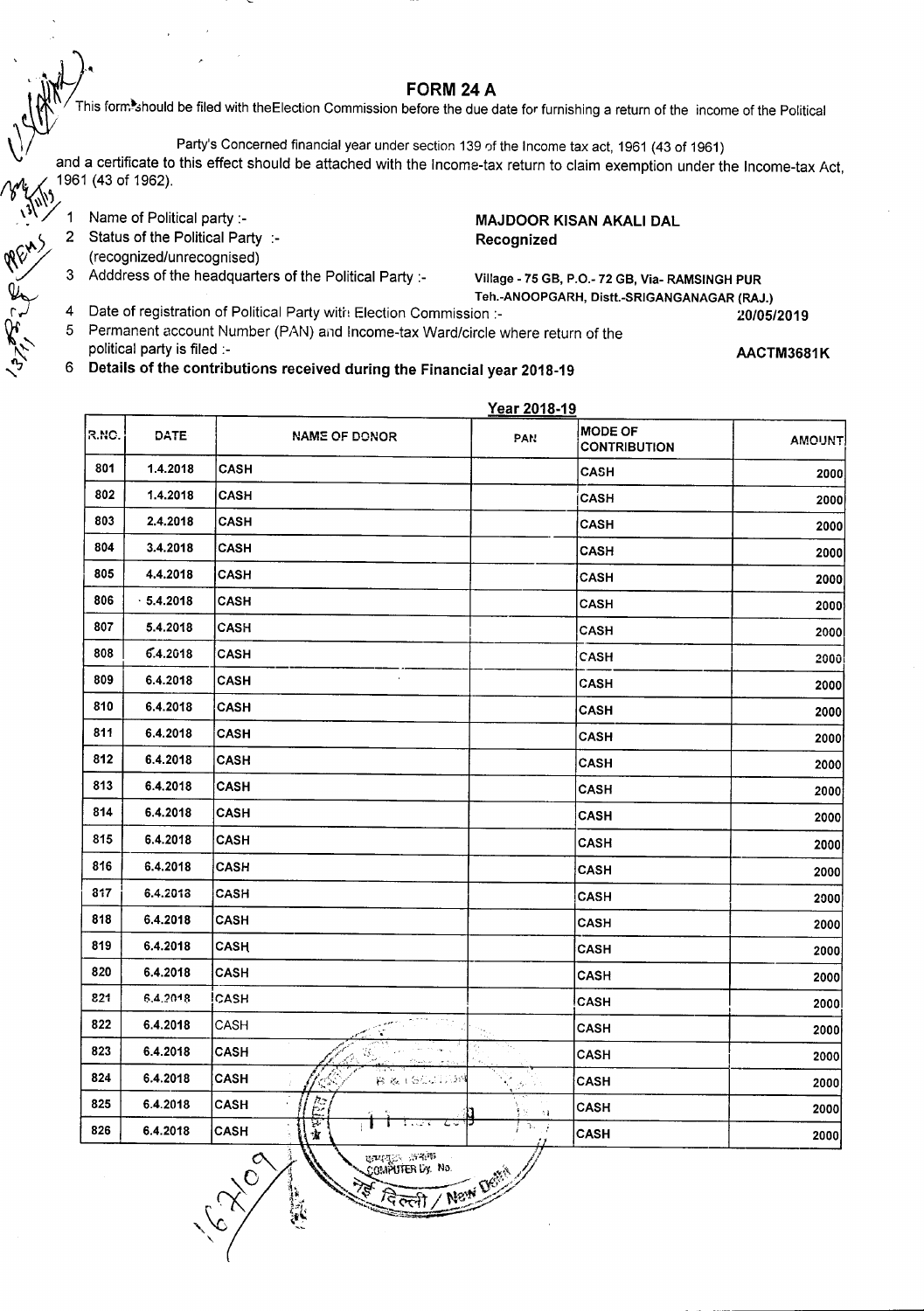| 00009        | <b>TRET</b>  |                   | CASH                   | 8102.8.9        | Z29            |                |
|--------------|--------------|-------------------|------------------------|-----------------|----------------|----------------|
| 2000         | CASH         |                   | <b>CASH</b>            | 8102.7.08       | L29            |                |
| 2000         | CASH         |                   | CASH                   | 810S.T.1S       | 0L9            |                |
| 0007         | CASH         |                   | CASH                   | 8102.T.M        | 699            |                |
| 000Z         | <b>CASH</b>  |                   | CASH                   | 810S.T.S        | 899            |                |
| 3000         | <b>CASH</b>  |                   | <b>CASH</b>            | 8102.8.82       | <b>299</b>     |                |
| 000Z         | CASH         |                   | CASH                   | 8102.9.81       | 999            |                |
| <b>S000</b>  | <b>HSAS</b>  |                   | CASH                   | 8102.9.21       | 999            |                |
| 2000         | <b>HSAS</b>  |                   | CASH                   | <b>Sr0S.3.8</b> | 799            |                |
| 2000         | <b>CASH</b>  |                   | <b>CASH</b>            | 8102.8.92       | <b>£99</b>     |                |
| 000Z         | <b>HSAO</b>  |                   | CASH                   | 8102.2.01       | <b>Z99</b>     |                |
| 000Z         | <b>CASH</b>  |                   | CASH                   | 3.5.2018        | <b>L99</b>     |                |
| 000Z         | <b>CASH</b>  |                   | <b>CASH</b>            | 25.4.2018       | 099            |                |
| 2000         | CASH         |                   | <b>HSA<sub>D</sub></b> | 810SA.31        | 699            |                |
| 000Z         | CASH         |                   | CASH                   | 12.4.2018       | 899            |                |
| 000Z         | CASH         | <b>ABXPA3172F</b> | <b>INAR AHEA</b>       | 8102.4.3        | <b>ZS9</b>     |                |
| 000Z         | CASH         |                   | <b>CASH</b>            | 8102.4.8        | 058            |                |
| 000Z         | <b>HSAO</b>  |                   | CASH                   | 8102.4.3        | 678            |                |
| 000Z         | CV2H         |                   | CASH                   | 8102.4.9        | 848            |                |
| 000Z         | CASH         |                   | <b>CASH</b>            | 8102.4.8        | 748            |                |
| 2000         | CASH         |                   | <b>CASH</b>            | 8102.4.8        | 9 <sub>5</sub> |                |
| 000Z         | <b>HSAS</b>  |                   | CASH                   | 8102.4.8        | \$18           |                |
| 2000         | <b>CASH</b>  |                   | CASH                   | 8102.4.3        | rb8            |                |
| 0007         | CASH         |                   | CASH                   | 810S.A.3        | 843            |                |
| 0007         | CASH         |                   | <b>CASH</b>            | 6.4.2018        | $z_{12}$       |                |
| 2000         | CASH         |                   | CASH                   | 8102.4.3        | LÞ8            |                |
| 2000         | <b>HSAS!</b> |                   | <b>HSVO</b>            | <b>8:02.2.3</b> | <b>C4S</b>     |                |
| 2000         | CASH         |                   | <b>CASH</b>            | 8102.4.8        | 836            |                |
| <b>2000 </b> | CASH         |                   | <b>HSAS</b>            | 8102.4.3        | 828            |                |
| 000Z         | CASH         |                   | <b>CASH</b>            | 8102.4.3        | 537            |                |
| 000Z         | CASH         |                   | CASH                   | 8102.4.3        | 836            |                |
| 3000]        | <b>HSAS</b>  |                   | <b>CASH</b>            | 8102.4.3        | 832            |                |
| 2000         | <b>HSAS</b>  |                   | CASH                   | 8102.4.8        | 434            |                |
| 000Z         | <b>CASH</b>  |                   | CASH                   | 6.4.2018        | 833            |                |
| 5000         | <b>CASH</b>  |                   | CASH                   | 8102.4.8        | <b>832</b>     |                |
| 000Z         | CASH         |                   | CASH                   | 8102.4.3        | <b>S31</b>     |                |
| 2000         | <b>HSAO</b>  |                   | <b>CASH</b>            | 6.4.2018        | 830            |                |
| 2000         | <b>HSAS</b>  |                   | CASH                   | 8102.4.3        | 678            |                |
| 3000         | <b>HSAS</b>  |                   | <b>CASH</b>            | 8102.4.8        | 828            |                |
| 3000         | <b>HSAS</b>  |                   | CASH                   | 8102.4.3        | ZZ8            | $\sim$ $^{-1}$ |

 $\hat{\mathcal{L}}_{\text{eff}}$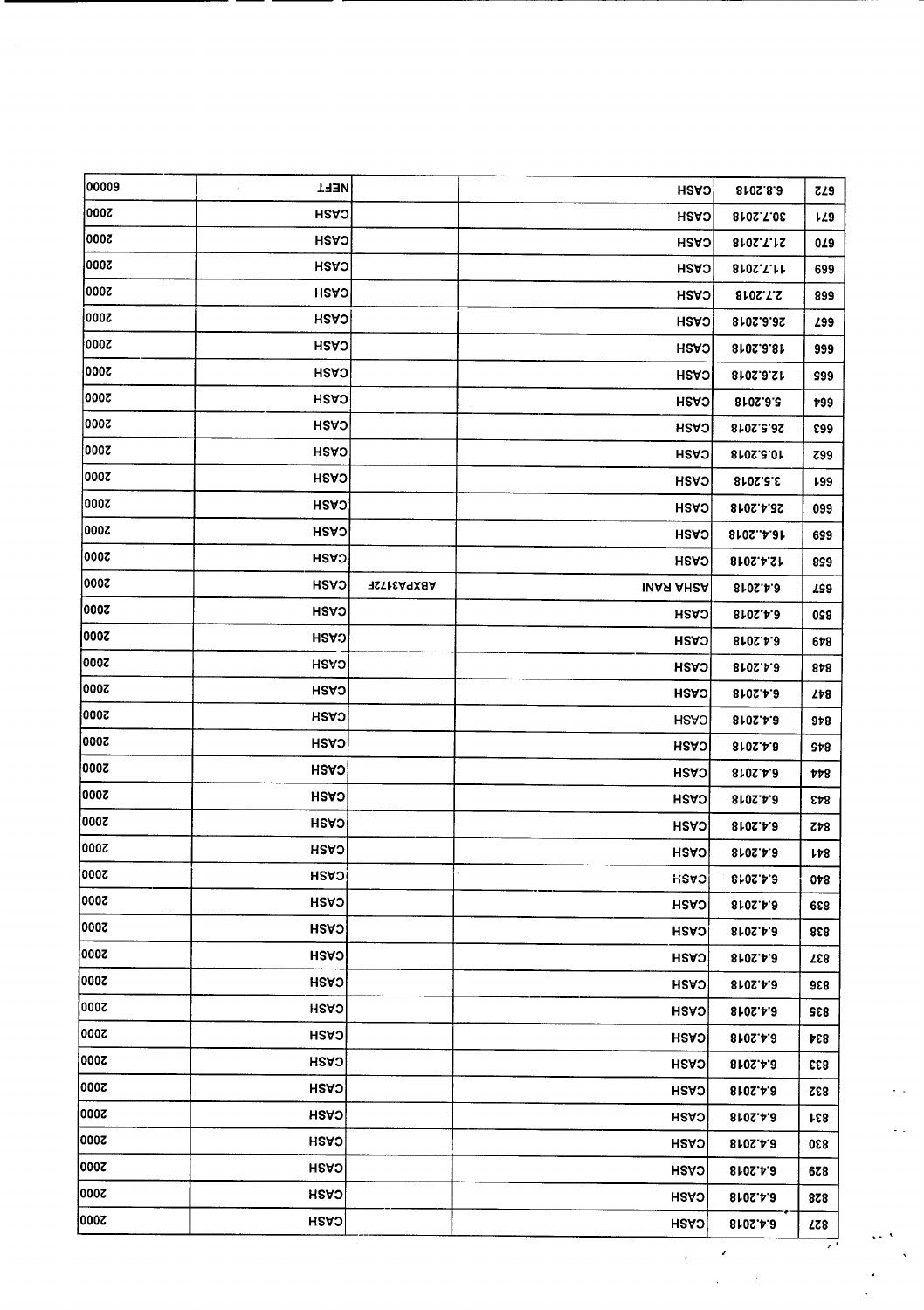| <b>CH NO. 357889</b>    | ABZPP69339        | <b>UASASS SENTANAM</b>           | <b>6102.1.Th</b>                                                         | 40Z                                                                      |
|-------------------------|-------------------|----------------------------------|--------------------------------------------------------------------------|--------------------------------------------------------------------------|
| CASH                    |                   | <b>CASH</b>                      | <b>0102.1.31</b>                                                         | <b>EOZ</b>                                                               |
| <b>096126 ON HO</b>     | PV1082F           | <b>ARORA HSENIV</b>              | 15.1.2019                                                                | ZOZ                                                                      |
| <b>900609 ONO HO!</b>   | AADPW3116E        | <b>JAJ MAYHS O\S MAS TAYMAD</b>  | <b>610S.1.21</b>                                                         | <b>LOZ</b>                                                               |
| <b>LON NO. 474761</b>   | AJOPK8586C        | KNLDEEP KOUR                     | <b>0102.1.219</b>                                                        | 00Z                                                                      |
| CH NO. 348476           | MecstA9A3A        | ЯАМИЯ НЕЗЯИЗ                     | <b>610S.I.CT</b>                                                         | 669                                                                      |
| <b>NEFT</b>             | AAFPH9529L        | GURDYAL                          | 0105.1.41                                                                | 869                                                                      |
| CH NO. 005435           | HJJPG1106F        | <b>DAAD LONAM</b>                | $6102$ . $1.1$                                                           | <b>Z69</b>                                                               |
| <b>CASH</b>             |                   | <b>CASH</b>                      | 6102.1.11                                                                | 969                                                                      |
| CVSH                    |                   | CASH                             | 0102.1.21                                                                | <b>S69</b>                                                               |
| <b>BSATAA. ON HOI</b>   | <b>AFMPL4014Q</b> | <b>RAMESWAR LAL</b>              | 0102.1.11                                                                | 469                                                                      |
| CASH                    |                   | <b>HSAS</b>                      | 0.02.1.11                                                                | <b>893</b>                                                               |
| <b>TABM</b>             | <b>AHUPG1183H</b> | <b>ATRUD HSINAM</b>              | 28.12.2018                                                               | <b>Z69</b>                                                               |
| CH NO. 869368           | ADRPK5446L        | <b>SURENDAR KUMAR</b>            | 17.12.2018                                                               | <b>L69</b>                                                               |
| <b>LZ98SZ . ON HO</b>   | AGMPB3864H        | <b>JASNAS H23OOY</b>             | 8102.ST.TT                                                               | 069                                                                      |
| CH NO. 400517           | AGMPB3863A        | REKHA BANSAL                     | 8102.ST.TT                                                               | 689                                                                      |
| CH NO. 204205           | <b>ABRPAST94R</b> | <b>AROAA JAMAIN</b>              | 14.12.2018                                                               | 889                                                                      |
| IMPS 834814325362       | AFOPG0345P        | <b>ATRUO LOUAM</b>               | 14.12.2018                                                               | <b>Z89</b>                                                               |
| CH NO. 447427           | AFMPL4014Q        | <b>RAMESHWAR LAL</b>             | 14.12.2018                                                               | 999                                                                      |
| CH NO. 176329           | <b>BGMPS3985F</b> | <b>GURDEN SINGH</b>              | 8105.SM.AT                                                               | 989                                                                      |
| CH NO. 26137            | AWEPA6951C        | RAJNI GARG W/O MANOJ KUMAR       | 8102.SM.PT                                                               | 489                                                                      |
| <b>CH NO. 679919</b>    | AGLPK0548A        | KAMLESH                          | 8102.21.81                                                               | £89                                                                      |
| CH NO 034621            | AHJPG1106F        | <b>DRAD RUMUN LONAM</b>          | 12.12.2018                                                               | <b>Z89</b>                                                               |
| <b>CH NO 000004</b>     | <b>AFQPA5839L</b> | <b>JAWROOA TIMUS</b>             | <b>STOS.ST.S</b>                                                         | 189                                                                      |
| CH NO 811898            | H2801V9T8A        | <b>ARORA HESNIV</b>              | 8102.11.0S                                                               | 089                                                                      |
| <b>CH NO 209004</b>     | BADPW3116E        | <b>JAJ MAYHS O\S MASI TAYMAƏ</b> | 810S.11.0S                                                               | <b>629</b>                                                               |
| <b>THEN</b>             | <b>ABWPG3382N</b> |                                  |                                                                          | 879                                                                      |
| <b>B87TS8810168 ISU</b> | <b>988CLA9OMA</b> | <b>JAWAADA NUAAV</b>             |                                                                          | <b>ZZ9</b>                                                               |
| UPI 8310158 ISB         | AWQPA2220E        | PUNEET AGARWAL                   |                                                                          | 949                                                                      |
| <b>89TRY8</b>           | <b>AAGCT1153L</b> | <b>AMAAHA MIWSAT</b>             |                                                                          | SZ9                                                                      |
| TRET                    | AWEPA6951C        |                                  |                                                                          | ÞZ9                                                                      |
| CH NO 005434            | <b>RHJPG1103F</b> |                                  |                                                                          | E73                                                                      |
|                         |                   |                                  | <b>JAWAAOOA AHEM</b><br>RAJNI GARG WIO MANOJ KUMAR<br><b>SAMUN LONAM</b> | 8102.11.T<br>810S.M.T<br>8102.11.3<br>22.10.2018<br>81.01.12<br>81.01.1S |

 $\omega$  .  $\lambda$ 

 $\bar{\bar{\bar{z}}}$ 

 $\overline{\phantom{a}}$ 

 $\hat{\mathbf{x}}$ 

 $\sim$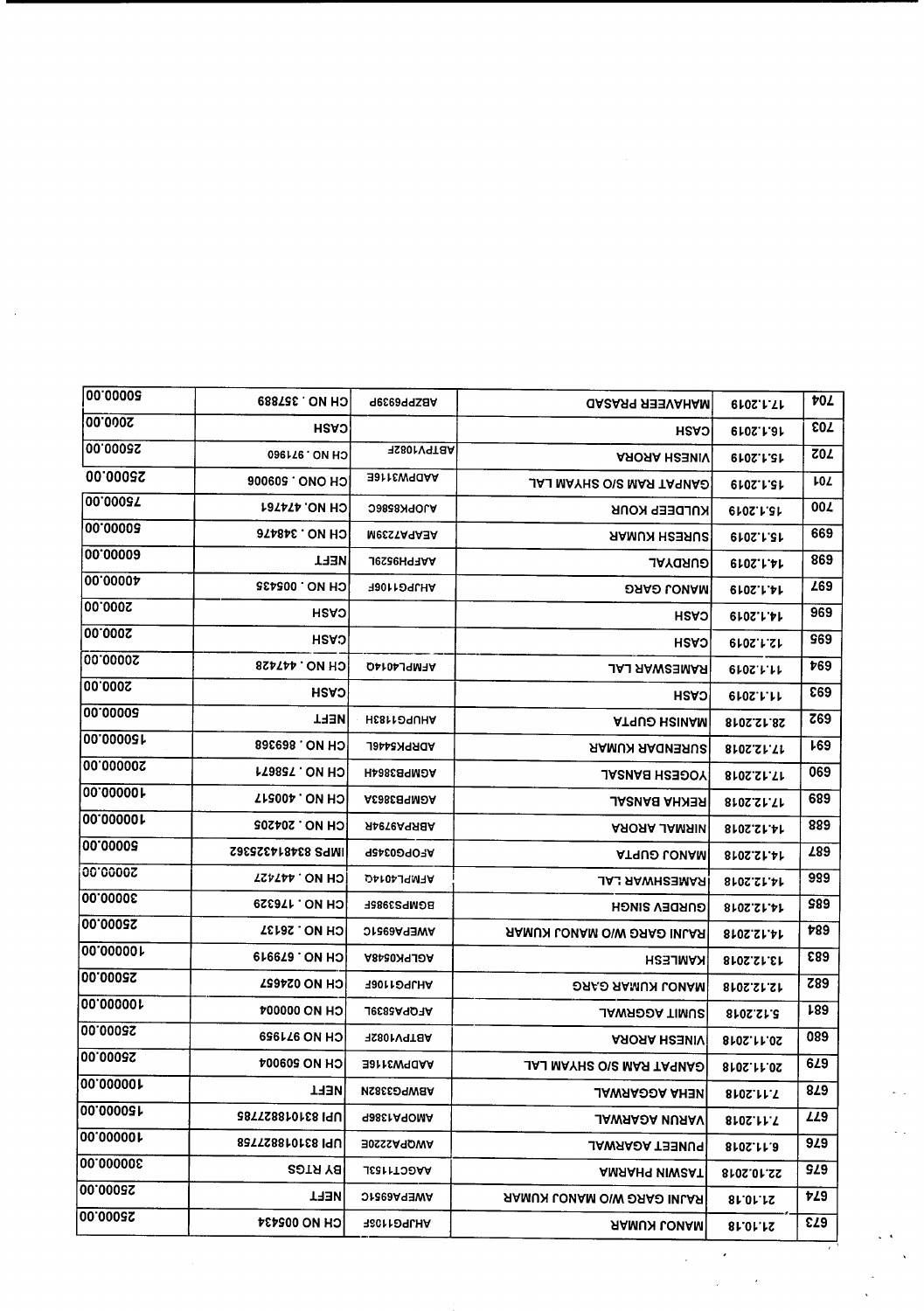| 2000.00<br><b>HSASI</b><br>CASH<br>22.2.2019<br>00.00009<br><b>CH NO. 226442</b><br>AXMPS4R89<br><b>ATIMAV</b><br>22.2.2019<br>00.00000L<br>NEFT N051190752022146<br>BJPPA956C<br><b>JAWAADA LASIHQ</b><br>20.2.2019<br>2000.00<br>CASH<br><b>AEMPS9019U</b><br>BHIM SINGH<br>19.2.2019<br>00.000S<br>CASH<br>CASH<br>19.2.2019<br>00.0002<br>CASH<br><b>HSAS</b><br>19.2.2019<br><b>2000.00</b><br><b>CASH</b><br><b>CASH</b><br>19.2.2019<br><b>00.000S</b><br><b>CASH</b><br>CASH<br>19.2.2019<br> 00.000S<br><b>CASH</b><br><b>CASH</b><br>19.2.2019<br>2000.00<br>CV2H<br>CASH<br>19.2.2019<br>00'00007<br><b>CH NO. 310712</b><br>AEPPS4679L<br>KALU RAM<br>18.2.2019<br> 00.000001<br>NEFT 047190200857634<br><b>ACCCAA JOINA</b><br><b>JAWAADA HSUYA</b><br>16.2.2019<br>00.00004<br>CH NO. 026138<br>AWEPA6951C<br><b>AAMUN LONAM OIW DAAD INLAR</b><br>15.2.2019<br> 00.0000 <del>0</del><br>CH NO. 953371<br><b>BIXPK6272Q</b><br>TANESH NEENAT<br><b>212.2019</b><br>00.00009<br><b>CH NO. 889520</b><br><b>AANPV4214G</b><br><b>UN PRAKASH</b><br>13.2.2019<br>25000.00 <br>CH NO. 632217<br>AEXPC5649E<br><b>AJWAHO JARRAL</b><br>12.2.2019<br> 00.0000£<br>CH NO. 883587<br>ABLPM1674K<br><b>ATHEM ATIMA</b><br>12.2.2019<br> 00'00009<br><b>CH NO. 310709</b><br><b>AEPPS4679L</b><br><b>KALU RAM</b><br>12.2.2019<br>130000.00<br>CH NO. 176333<br>BGMPS3885F<br><b>GURDEN SINGH</b><br>12.2.2019<br>00.00008<br>CH NO. 991666<br>ヤてん<br><b>AEAPA7238L</b><br><b>GANAA ATMAM</b><br>12.2.2019<br> 00.00005<br>EZL<br>NEFT<br><b>AHUPG1183H</b><br><b>ATRUD HSINAM</b><br>8.2.2019<br>125000.00<br>ZZL<br><b>NEFT</b><br>AGVPA5280F<br>JAWAAƏA LONAM<br><b>Qros.S.A</b><br>00 00008<br><b>LZL</b><br>CH NO. 448941<br>AEOPN4760Q<br><b>ASHEN HEIGOAL</b><br><b>6102.S.A</b><br>100.000001<br>NEFT N034190741679904<br>0Z L<br>BJPPA9566C<br><b>JAWAAJA LASIHQ</b><br>610ZZ<br> 00'0000 <i>L</i><br>6L<br><b>060187. ON HO</b><br><b>ACXPG1717H</b><br><b>ATRILA GUPTA</b><br>2.2.2019<br><b>100000000</b><br>817<br><b>NEET</b><br><b>ACQPS1199A</b><br><b>JAONIS NATAR</b><br>2.2.2019<br>00.00003<br>CH NO. 970338<br>LLL<br>AIHPC5130E<br><b>AYISMAHO HSIHSAA</b><br>1.2.2019<br>100.00000F<br>9L<br>NEFT N031190739115870<br><b>BJPPA9568C</b><br><b>JAWAASA LASIHG</b><br>910S.F.F<br> 00.000001<br>SIL<br><b>CSSTAA. ON HO</b><br><b>ADIPB9314P</b><br>TELU RAM<br>810S.1.0E<br>∣00.00000 <b>↑</b><br>ヤレム<br><b>CH NO. 784065</b><br>ACXPG1716G<br><b>ATAUS JAVAN</b><br>28.1.2019<br> 00.000S<br>εIJ<br>CASH<br>CASH<br><b>28.1.2019</b><br>00.000S<br><b>ZLL</b><br>CASH<br><b>CASH</b><br><b>28.1.2019</b><br> 00'0000Z<br>CH NO. 015450<br>りし<br>BBBb202046b<br><b>AMAAHS NUAA</b><br>28.1.2019<br>120000070<br><b>OI</b><br>TRET<br>BRPPG3246M<br><b>DAAD NITAL</b><br><b>25.1.2019</b><br>00.00008<br>60Z<br><b>TABM</b><br>AFOPG0345P<br><b>ATRUO LOUAM</b><br><b>21.1.2019</b><br>20000.00<br>80Z<br>CH NO. 632216<br>AEXPC5649E<br><b>AJWAHO JARRAL</b><br><b>6102.1.81</b><br>2000.00<br><b>ZOZ</b><br><b>CASH</b><br>CASH<br><b>610S.1.81</b><br>2000.00<br>90Z<br>CASH<br>CASH<br><b>6102.1.81</b> | 00.00008  | <b>CH NO. 585317</b> | M2999T9JAA | <b>ALEVAT LAL TAUEJA</b> | 25.2.2019 | vÞL.       |
|--------------------------------------------------------------------------------------------------------------------------------------------------------------------------------------------------------------------------------------------------------------------------------------------------------------------------------------------------------------------------------------------------------------------------------------------------------------------------------------------------------------------------------------------------------------------------------------------------------------------------------------------------------------------------------------------------------------------------------------------------------------------------------------------------------------------------------------------------------------------------------------------------------------------------------------------------------------------------------------------------------------------------------------------------------------------------------------------------------------------------------------------------------------------------------------------------------------------------------------------------------------------------------------------------------------------------------------------------------------------------------------------------------------------------------------------------------------------------------------------------------------------------------------------------------------------------------------------------------------------------------------------------------------------------------------------------------------------------------------------------------------------------------------------------------------------------------------------------------------------------------------------------------------------------------------------------------------------------------------------------------------------------------------------------------------------------------------------------------------------------------------------------------------------------------------------------------------------------------------------------------------------------------------------------------------------------------------------------------------------------------------------------------------------------------------------------------------------------------------------------------------------------------------------------------------------------------------------------------------------------------------------------------------------------------------------------------------------------------------------------------------------------------------------------------------------------------------------------------------------------------------------------------------------------------------------------------------------------------------------------------------------------------------------------------------------------------------------------------------------------------------|-----------|----------------------|------------|--------------------------|-----------|------------|
|                                                                                                                                                                                                                                                                                                                                                                                                                                                                                                                                                                                                                                                                                                                                                                                                                                                                                                                                                                                                                                                                                                                                                                                                                                                                                                                                                                                                                                                                                                                                                                                                                                                                                                                                                                                                                                                                                                                                                                                                                                                                                                                                                                                                                                                                                                                                                                                                                                                                                                                                                                                                                                                                                                                                                                                                                                                                                                                                                                                                                                                                                                                                      |           |                      |            |                          |           | EÞL.       |
|                                                                                                                                                                                                                                                                                                                                                                                                                                                                                                                                                                                                                                                                                                                                                                                                                                                                                                                                                                                                                                                                                                                                                                                                                                                                                                                                                                                                                                                                                                                                                                                                                                                                                                                                                                                                                                                                                                                                                                                                                                                                                                                                                                                                                                                                                                                                                                                                                                                                                                                                                                                                                                                                                                                                                                                                                                                                                                                                                                                                                                                                                                                                      |           |                      |            |                          |           | ZÞL.       |
|                                                                                                                                                                                                                                                                                                                                                                                                                                                                                                                                                                                                                                                                                                                                                                                                                                                                                                                                                                                                                                                                                                                                                                                                                                                                                                                                                                                                                                                                                                                                                                                                                                                                                                                                                                                                                                                                                                                                                                                                                                                                                                                                                                                                                                                                                                                                                                                                                                                                                                                                                                                                                                                                                                                                                                                                                                                                                                                                                                                                                                                                                                                                      |           |                      |            |                          |           | レヤム        |
|                                                                                                                                                                                                                                                                                                                                                                                                                                                                                                                                                                                                                                                                                                                                                                                                                                                                                                                                                                                                                                                                                                                                                                                                                                                                                                                                                                                                                                                                                                                                                                                                                                                                                                                                                                                                                                                                                                                                                                                                                                                                                                                                                                                                                                                                                                                                                                                                                                                                                                                                                                                                                                                                                                                                                                                                                                                                                                                                                                                                                                                                                                                                      |           |                      |            |                          |           | 07L        |
|                                                                                                                                                                                                                                                                                                                                                                                                                                                                                                                                                                                                                                                                                                                                                                                                                                                                                                                                                                                                                                                                                                                                                                                                                                                                                                                                                                                                                                                                                                                                                                                                                                                                                                                                                                                                                                                                                                                                                                                                                                                                                                                                                                                                                                                                                                                                                                                                                                                                                                                                                                                                                                                                                                                                                                                                                                                                                                                                                                                                                                                                                                                                      |           |                      |            |                          |           | <b>684</b> |
|                                                                                                                                                                                                                                                                                                                                                                                                                                                                                                                                                                                                                                                                                                                                                                                                                                                                                                                                                                                                                                                                                                                                                                                                                                                                                                                                                                                                                                                                                                                                                                                                                                                                                                                                                                                                                                                                                                                                                                                                                                                                                                                                                                                                                                                                                                                                                                                                                                                                                                                                                                                                                                                                                                                                                                                                                                                                                                                                                                                                                                                                                                                                      |           |                      |            |                          |           | 738        |
|                                                                                                                                                                                                                                                                                                                                                                                                                                                                                                                                                                                                                                                                                                                                                                                                                                                                                                                                                                                                                                                                                                                                                                                                                                                                                                                                                                                                                                                                                                                                                                                                                                                                                                                                                                                                                                                                                                                                                                                                                                                                                                                                                                                                                                                                                                                                                                                                                                                                                                                                                                                                                                                                                                                                                                                                                                                                                                                                                                                                                                                                                                                                      |           |                      |            |                          |           | <b>T37</b> |
|                                                                                                                                                                                                                                                                                                                                                                                                                                                                                                                                                                                                                                                                                                                                                                                                                                                                                                                                                                                                                                                                                                                                                                                                                                                                                                                                                                                                                                                                                                                                                                                                                                                                                                                                                                                                                                                                                                                                                                                                                                                                                                                                                                                                                                                                                                                                                                                                                                                                                                                                                                                                                                                                                                                                                                                                                                                                                                                                                                                                                                                                                                                                      |           |                      |            |                          |           | 9E L       |
|                                                                                                                                                                                                                                                                                                                                                                                                                                                                                                                                                                                                                                                                                                                                                                                                                                                                                                                                                                                                                                                                                                                                                                                                                                                                                                                                                                                                                                                                                                                                                                                                                                                                                                                                                                                                                                                                                                                                                                                                                                                                                                                                                                                                                                                                                                                                                                                                                                                                                                                                                                                                                                                                                                                                                                                                                                                                                                                                                                                                                                                                                                                                      |           |                      |            |                          |           | SEL        |
|                                                                                                                                                                                                                                                                                                                                                                                                                                                                                                                                                                                                                                                                                                                                                                                                                                                                                                                                                                                                                                                                                                                                                                                                                                                                                                                                                                                                                                                                                                                                                                                                                                                                                                                                                                                                                                                                                                                                                                                                                                                                                                                                                                                                                                                                                                                                                                                                                                                                                                                                                                                                                                                                                                                                                                                                                                                                                                                                                                                                                                                                                                                                      |           |                      |            |                          |           | 4 PE       |
|                                                                                                                                                                                                                                                                                                                                                                                                                                                                                                                                                                                                                                                                                                                                                                                                                                                                                                                                                                                                                                                                                                                                                                                                                                                                                                                                                                                                                                                                                                                                                                                                                                                                                                                                                                                                                                                                                                                                                                                                                                                                                                                                                                                                                                                                                                                                                                                                                                                                                                                                                                                                                                                                                                                                                                                                                                                                                                                                                                                                                                                                                                                                      |           |                      |            |                          |           | <b>EEL</b> |
|                                                                                                                                                                                                                                                                                                                                                                                                                                                                                                                                                                                                                                                                                                                                                                                                                                                                                                                                                                                                                                                                                                                                                                                                                                                                                                                                                                                                                                                                                                                                                                                                                                                                                                                                                                                                                                                                                                                                                                                                                                                                                                                                                                                                                                                                                                                                                                                                                                                                                                                                                                                                                                                                                                                                                                                                                                                                                                                                                                                                                                                                                                                                      |           |                      |            |                          |           | <b>SET</b> |
|                                                                                                                                                                                                                                                                                                                                                                                                                                                                                                                                                                                                                                                                                                                                                                                                                                                                                                                                                                                                                                                                                                                                                                                                                                                                                                                                                                                                                                                                                                                                                                                                                                                                                                                                                                                                                                                                                                                                                                                                                                                                                                                                                                                                                                                                                                                                                                                                                                                                                                                                                                                                                                                                                                                                                                                                                                                                                                                                                                                                                                                                                                                                      |           |                      |            |                          |           | LEL        |
|                                                                                                                                                                                                                                                                                                                                                                                                                                                                                                                                                                                                                                                                                                                                                                                                                                                                                                                                                                                                                                                                                                                                                                                                                                                                                                                                                                                                                                                                                                                                                                                                                                                                                                                                                                                                                                                                                                                                                                                                                                                                                                                                                                                                                                                                                                                                                                                                                                                                                                                                                                                                                                                                                                                                                                                                                                                                                                                                                                                                                                                                                                                                      |           |                      |            |                          |           | <b>OEL</b> |
|                                                                                                                                                                                                                                                                                                                                                                                                                                                                                                                                                                                                                                                                                                                                                                                                                                                                                                                                                                                                                                                                                                                                                                                                                                                                                                                                                                                                                                                                                                                                                                                                                                                                                                                                                                                                                                                                                                                                                                                                                                                                                                                                                                                                                                                                                                                                                                                                                                                                                                                                                                                                                                                                                                                                                                                                                                                                                                                                                                                                                                                                                                                                      |           |                      |            |                          |           | 67L        |
|                                                                                                                                                                                                                                                                                                                                                                                                                                                                                                                                                                                                                                                                                                                                                                                                                                                                                                                                                                                                                                                                                                                                                                                                                                                                                                                                                                                                                                                                                                                                                                                                                                                                                                                                                                                                                                                                                                                                                                                                                                                                                                                                                                                                                                                                                                                                                                                                                                                                                                                                                                                                                                                                                                                                                                                                                                                                                                                                                                                                                                                                                                                                      |           |                      |            |                          |           | 8Z L       |
|                                                                                                                                                                                                                                                                                                                                                                                                                                                                                                                                                                                                                                                                                                                                                                                                                                                                                                                                                                                                                                                                                                                                                                                                                                                                                                                                                                                                                                                                                                                                                                                                                                                                                                                                                                                                                                                                                                                                                                                                                                                                                                                                                                                                                                                                                                                                                                                                                                                                                                                                                                                                                                                                                                                                                                                                                                                                                                                                                                                                                                                                                                                                      |           |                      |            |                          |           | <b>IST</b> |
|                                                                                                                                                                                                                                                                                                                                                                                                                                                                                                                                                                                                                                                                                                                                                                                                                                                                                                                                                                                                                                                                                                                                                                                                                                                                                                                                                                                                                                                                                                                                                                                                                                                                                                                                                                                                                                                                                                                                                                                                                                                                                                                                                                                                                                                                                                                                                                                                                                                                                                                                                                                                                                                                                                                                                                                                                                                                                                                                                                                                                                                                                                                                      |           |                      |            |                          |           | <b>974</b> |
|                                                                                                                                                                                                                                                                                                                                                                                                                                                                                                                                                                                                                                                                                                                                                                                                                                                                                                                                                                                                                                                                                                                                                                                                                                                                                                                                                                                                                                                                                                                                                                                                                                                                                                                                                                                                                                                                                                                                                                                                                                                                                                                                                                                                                                                                                                                                                                                                                                                                                                                                                                                                                                                                                                                                                                                                                                                                                                                                                                                                                                                                                                                                      |           |                      |            |                          |           | <b>SZL</b> |
|                                                                                                                                                                                                                                                                                                                                                                                                                                                                                                                                                                                                                                                                                                                                                                                                                                                                                                                                                                                                                                                                                                                                                                                                                                                                                                                                                                                                                                                                                                                                                                                                                                                                                                                                                                                                                                                                                                                                                                                                                                                                                                                                                                                                                                                                                                                                                                                                                                                                                                                                                                                                                                                                                                                                                                                                                                                                                                                                                                                                                                                                                                                                      |           |                      |            |                          |           |            |
|                                                                                                                                                                                                                                                                                                                                                                                                                                                                                                                                                                                                                                                                                                                                                                                                                                                                                                                                                                                                                                                                                                                                                                                                                                                                                                                                                                                                                                                                                                                                                                                                                                                                                                                                                                                                                                                                                                                                                                                                                                                                                                                                                                                                                                                                                                                                                                                                                                                                                                                                                                                                                                                                                                                                                                                                                                                                                                                                                                                                                                                                                                                                      |           |                      |            |                          |           |            |
|                                                                                                                                                                                                                                                                                                                                                                                                                                                                                                                                                                                                                                                                                                                                                                                                                                                                                                                                                                                                                                                                                                                                                                                                                                                                                                                                                                                                                                                                                                                                                                                                                                                                                                                                                                                                                                                                                                                                                                                                                                                                                                                                                                                                                                                                                                                                                                                                                                                                                                                                                                                                                                                                                                                                                                                                                                                                                                                                                                                                                                                                                                                                      |           |                      |            |                          |           |            |
|                                                                                                                                                                                                                                                                                                                                                                                                                                                                                                                                                                                                                                                                                                                                                                                                                                                                                                                                                                                                                                                                                                                                                                                                                                                                                                                                                                                                                                                                                                                                                                                                                                                                                                                                                                                                                                                                                                                                                                                                                                                                                                                                                                                                                                                                                                                                                                                                                                                                                                                                                                                                                                                                                                                                                                                                                                                                                                                                                                                                                                                                                                                                      |           |                      |            |                          |           |            |
|                                                                                                                                                                                                                                                                                                                                                                                                                                                                                                                                                                                                                                                                                                                                                                                                                                                                                                                                                                                                                                                                                                                                                                                                                                                                                                                                                                                                                                                                                                                                                                                                                                                                                                                                                                                                                                                                                                                                                                                                                                                                                                                                                                                                                                                                                                                                                                                                                                                                                                                                                                                                                                                                                                                                                                                                                                                                                                                                                                                                                                                                                                                                      |           |                      |            |                          |           |            |
|                                                                                                                                                                                                                                                                                                                                                                                                                                                                                                                                                                                                                                                                                                                                                                                                                                                                                                                                                                                                                                                                                                                                                                                                                                                                                                                                                                                                                                                                                                                                                                                                                                                                                                                                                                                                                                                                                                                                                                                                                                                                                                                                                                                                                                                                                                                                                                                                                                                                                                                                                                                                                                                                                                                                                                                                                                                                                                                                                                                                                                                                                                                                      |           |                      |            |                          |           |            |
|                                                                                                                                                                                                                                                                                                                                                                                                                                                                                                                                                                                                                                                                                                                                                                                                                                                                                                                                                                                                                                                                                                                                                                                                                                                                                                                                                                                                                                                                                                                                                                                                                                                                                                                                                                                                                                                                                                                                                                                                                                                                                                                                                                                                                                                                                                                                                                                                                                                                                                                                                                                                                                                                                                                                                                                                                                                                                                                                                                                                                                                                                                                                      |           |                      |            |                          |           |            |
|                                                                                                                                                                                                                                                                                                                                                                                                                                                                                                                                                                                                                                                                                                                                                                                                                                                                                                                                                                                                                                                                                                                                                                                                                                                                                                                                                                                                                                                                                                                                                                                                                                                                                                                                                                                                                                                                                                                                                                                                                                                                                                                                                                                                                                                                                                                                                                                                                                                                                                                                                                                                                                                                                                                                                                                                                                                                                                                                                                                                                                                                                                                                      |           |                      |            |                          |           |            |
|                                                                                                                                                                                                                                                                                                                                                                                                                                                                                                                                                                                                                                                                                                                                                                                                                                                                                                                                                                                                                                                                                                                                                                                                                                                                                                                                                                                                                                                                                                                                                                                                                                                                                                                                                                                                                                                                                                                                                                                                                                                                                                                                                                                                                                                                                                                                                                                                                                                                                                                                                                                                                                                                                                                                                                                                                                                                                                                                                                                                                                                                                                                                      |           |                      |            |                          |           |            |
|                                                                                                                                                                                                                                                                                                                                                                                                                                                                                                                                                                                                                                                                                                                                                                                                                                                                                                                                                                                                                                                                                                                                                                                                                                                                                                                                                                                                                                                                                                                                                                                                                                                                                                                                                                                                                                                                                                                                                                                                                                                                                                                                                                                                                                                                                                                                                                                                                                                                                                                                                                                                                                                                                                                                                                                                                                                                                                                                                                                                                                                                                                                                      |           |                      |            |                          |           |            |
|                                                                                                                                                                                                                                                                                                                                                                                                                                                                                                                                                                                                                                                                                                                                                                                                                                                                                                                                                                                                                                                                                                                                                                                                                                                                                                                                                                                                                                                                                                                                                                                                                                                                                                                                                                                                                                                                                                                                                                                                                                                                                                                                                                                                                                                                                                                                                                                                                                                                                                                                                                                                                                                                                                                                                                                                                                                                                                                                                                                                                                                                                                                                      |           |                      |            |                          |           |            |
|                                                                                                                                                                                                                                                                                                                                                                                                                                                                                                                                                                                                                                                                                                                                                                                                                                                                                                                                                                                                                                                                                                                                                                                                                                                                                                                                                                                                                                                                                                                                                                                                                                                                                                                                                                                                                                                                                                                                                                                                                                                                                                                                                                                                                                                                                                                                                                                                                                                                                                                                                                                                                                                                                                                                                                                                                                                                                                                                                                                                                                                                                                                                      |           |                      |            |                          |           |            |
|                                                                                                                                                                                                                                                                                                                                                                                                                                                                                                                                                                                                                                                                                                                                                                                                                                                                                                                                                                                                                                                                                                                                                                                                                                                                                                                                                                                                                                                                                                                                                                                                                                                                                                                                                                                                                                                                                                                                                                                                                                                                                                                                                                                                                                                                                                                                                                                                                                                                                                                                                                                                                                                                                                                                                                                                                                                                                                                                                                                                                                                                                                                                      |           |                      |            |                          |           |            |
|                                                                                                                                                                                                                                                                                                                                                                                                                                                                                                                                                                                                                                                                                                                                                                                                                                                                                                                                                                                                                                                                                                                                                                                                                                                                                                                                                                                                                                                                                                                                                                                                                                                                                                                                                                                                                                                                                                                                                                                                                                                                                                                                                                                                                                                                                                                                                                                                                                                                                                                                                                                                                                                                                                                                                                                                                                                                                                                                                                                                                                                                                                                                      |           |                      |            |                          |           |            |
|                                                                                                                                                                                                                                                                                                                                                                                                                                                                                                                                                                                                                                                                                                                                                                                                                                                                                                                                                                                                                                                                                                                                                                                                                                                                                                                                                                                                                                                                                                                                                                                                                                                                                                                                                                                                                                                                                                                                                                                                                                                                                                                                                                                                                                                                                                                                                                                                                                                                                                                                                                                                                                                                                                                                                                                                                                                                                                                                                                                                                                                                                                                                      |           |                      |            |                          |           |            |
|                                                                                                                                                                                                                                                                                                                                                                                                                                                                                                                                                                                                                                                                                                                                                                                                                                                                                                                                                                                                                                                                                                                                                                                                                                                                                                                                                                                                                                                                                                                                                                                                                                                                                                                                                                                                                                                                                                                                                                                                                                                                                                                                                                                                                                                                                                                                                                                                                                                                                                                                                                                                                                                                                                                                                                                                                                                                                                                                                                                                                                                                                                                                      |           |                      |            |                          |           |            |
|                                                                                                                                                                                                                                                                                                                                                                                                                                                                                                                                                                                                                                                                                                                                                                                                                                                                                                                                                                                                                                                                                                                                                                                                                                                                                                                                                                                                                                                                                                                                                                                                                                                                                                                                                                                                                                                                                                                                                                                                                                                                                                                                                                                                                                                                                                                                                                                                                                                                                                                                                                                                                                                                                                                                                                                                                                                                                                                                                                                                                                                                                                                                      |           |                      |            |                          |           |            |
|                                                                                                                                                                                                                                                                                                                                                                                                                                                                                                                                                                                                                                                                                                                                                                                                                                                                                                                                                                                                                                                                                                                                                                                                                                                                                                                                                                                                                                                                                                                                                                                                                                                                                                                                                                                                                                                                                                                                                                                                                                                                                                                                                                                                                                                                                                                                                                                                                                                                                                                                                                                                                                                                                                                                                                                                                                                                                                                                                                                                                                                                                                                                      |           |                      |            |                          |           |            |
|                                                                                                                                                                                                                                                                                                                                                                                                                                                                                                                                                                                                                                                                                                                                                                                                                                                                                                                                                                                                                                                                                                                                                                                                                                                                                                                                                                                                                                                                                                                                                                                                                                                                                                                                                                                                                                                                                                                                                                                                                                                                                                                                                                                                                                                                                                                                                                                                                                                                                                                                                                                                                                                                                                                                                                                                                                                                                                                                                                                                                                                                                                                                      |           |                      |            |                          |           |            |
| CH NO. 369200<br><b>SOZ</b><br>AFBPK5839H<br><b>ISAMUN HSEVAARI</b><br><b>8102.1.81</b>                                                                                                                                                                                                                                                                                                                                                                                                                                                                                                                                                                                                                                                                                                                                                                                                                                                                                                                                                                                                                                                                                                                                                                                                                                                                                                                                                                                                                                                                                                                                                                                                                                                                                                                                                                                                                                                                                                                                                                                                                                                                                                                                                                                                                                                                                                                                                                                                                                                                                                                                                                                                                                                                                                                                                                                                                                                                                                                                                                                                                                              | 150000.00 |                      |            |                          |           |            |

 $\omega_{\rm{eff}}$ 

 $\hat{\mathcal{L}}_{\text{eff}}$ 

 $\frac{1}{2}$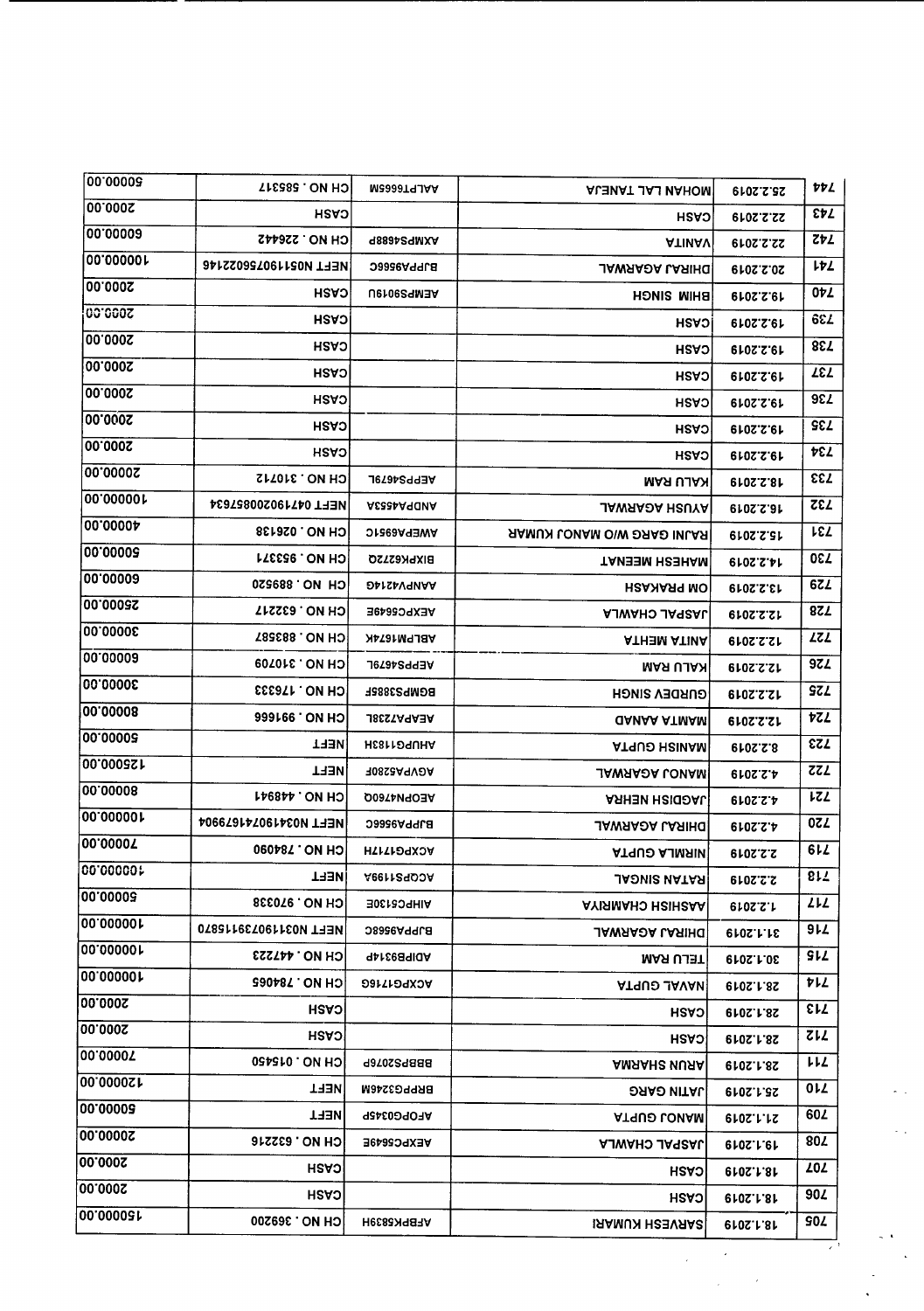| 00.0002           | <b>CASH</b>          | AFCPS0189K            | <b>MAR GOOHS</b>                      | 31.3.2019        | 78Z         |
|-------------------|----------------------|-----------------------|---------------------------------------|------------------|-------------|
| 00.0002           | <b>TRET</b>          | <b>H0&amp;CeVITAA</b> | <b>NAYAN AGRAHS</b>                   | <b>810S.E.15</b> | <b>ε82</b>  |
| 00.00006          | TRET                 | AFOPG0345P            | <b>ATRUD LONAM</b>                    | 30.3.2019        | Z8 <i>L</i> |
| 00.000001         | TRET                 | AHEPA3840K            | <b><i>AABMUƏ ATINA</i></b>            | 30.3.2019        | L8L         |
| 00.00008          | <b>THEN</b>          | HE811ORUHA            | <b>ATRUO HSINAM</b>                   | 30.3.2019        | 08 <i>L</i> |
| 00.0002           | <b>CASH</b>          |                       | <b>HSAO</b>                           | 30.3.2019        | 6L          |
| 2000.00           | CASH                 |                       |                                       | 30.3.2019        | <b>844</b>  |
| 00'000Z           | CASH                 |                       | CASH                                  |                  | <b>LLL</b>  |
| 00.000rs          | CH NO. 335205        | <b>APLPS5172B</b>     | CASH<br><b>HONNIS HOOLNAS</b>         | 30.3.2019        | <b>977</b>  |
| 00.00008          | <b>NEFT</b>          | <b>HESLIO4JHA</b>     |                                       | 30.3.2019        | SLL         |
| 00.00009          | CH NO. 022061        | ACMPP6083E            | <b>ATRUO HSINAM</b>                   | 30.3.2019        | VLL         |
| 00.000001         | <b>TRET</b>          | <b>Eleved TLA</b>     | <b>AYINUS HONIS HSIGOAL</b>           | 29.3.2019        | <b>ELL</b>  |
| 00.000001         | <b>NEFT</b>          |                       | <b>INOS TYJOS</b>                     | 29.3.2019        | 711         |
| 00.00008          | <b>LOPP ON HO</b>    | AKTPG4664K            | ATRUO L'ANAS                          | 29.3.2019        | 17T         |
| 00.00008          |                      | AFFPG0598D            | <b>ATAUS JINA</b>                     | <b>28.3.2019</b> |             |
| 00.0001E          | <b>6H NO. 015386</b> | <b>HISTED SIMOA</b>   | <b>ATAUO UITIN</b>                    | 28.3.2019        | 0ZZ         |
| 00.0008Th         | エヨヨハ                 | <b>AIDPG0229J</b>     | <b><i>AAMUN HSINAM</i></b>            | 28.3.2019        | 69Z         |
| 00'00000L         | <b>TRET</b>          | <b>SILTSARGMA</b>     | <b>JAWAAƏA VUAAHO</b>                 | 28.3.2019        | 89Z         |
| 20000000          | <b>TRET</b>          | CAQPS8627D            | <b>HONIS TERLYAMA</b>                 | 27.3.2019        | 29 L        |
|                   | CH NO. 485412        | <b>ACOPG7435R</b>     | <b>ATRESH CHANDER GUPTA</b>           | 27.3.2019        | 99 <i>L</i> |
| <b>00.000001</b>  | TRET                 | <b>ABLPV9159R</b>     | <b>AMABV OBD WAR</b>                  | 25.3.2019        | <b>994</b>  |
| ∣00'0000 <b>⊅</b> | CH NO. 176335        | BGMPS3985F            | <b>GURDEN SINGH</b>                   | 22.3.2019        | <b>794</b>  |
| 00.00008          | ST8144S11806 SAMI    | AFOPG0345P            | <b>ATRUO LOUAM</b>                    | 20.3.2019        | E97         |
| 2000.00           | <b>CASH</b>          |                       | CASH                                  | 19.3.2019        | Z9L         |
| 2000.00           | CASH                 |                       | CASH                                  | 19.3.2019        | 192         |
| 00.0002           | <b>CASH</b>          |                       | <b>HSASI</b>                          | 19.3.2019        | 09 <i>L</i> |
| 00.00008          | CH NO. 57729         | <b>ACPPJ4624A</b>     | <b>NIAL AJAN IHSAHS</b>               | 19.3.2019        | 69Z         |
| 00.00018          | CH NO. 915255        | AYCPB1272B            | <b>GURU TEG BHADUR FELLING SATION</b> | <b>6102.8.81</b> | <b>894</b>  |
| 00.000001         | <b>CH NO. 329784</b> | <b>GISOTSSINHA</b>    | <b>AMSAHS SAMUN ARQUERIQ</b>          | 15.32019         | 292         |
| ∣00.000001        | UP12021706 UU        | <b>988C1A9OMA</b>     | <b>JAWAADA NURAV</b>                  | 12.3.2019        | 99Z         |
| 00.0002           | CASH                 |                       | CASH                                  | 12.3.2019        | SSL         |
| 2000.00           | <b>CASH</b>          |                       | <b>CASH</b>                           | 12.3.2019        | vsl         |
| 2000.00           | CASH                 |                       | <b>CASH</b>                           | 12.3.2019        | 292         |
| 00.0002           | <b>CASH</b>          |                       | <b>CASH</b>                           | <b>2.3.2019</b>  | <b>ZSZ</b>  |
| 00.00008          | <b>SSTTS0. ON HO</b> | AcPPJ4624A            | <b>AJAN IHSAHS</b>                    | 12.3.2019        | <b>LSL</b>  |
| 00.00002          | <b>CN NO. 007352</b> | <b>AEPPS4679L</b>     | KALU RAM                              | 0.05.5.11        | 0SZ.        |
| 00.00009          | CH NO. 3324372       | A2002870SA            | PUNIT BANG                            | 10.3.2019        | 67L         |
| 100.000001        | <b>CH NO. 495267</b> | <b>QC184L970A</b>     | <b>MIAL LUMA</b>                      | 2.3.2019         | 8ÞZ         |
| <b>00.00004</b>   | NEET                 | <b>AIDPG0229J</b>     | <b>DAAD AAMUX HUMAM</b>               | 1.3.2019         | 747         |
| 00.0000T          | <b>TEFT</b>          | <b>AWQPA2220E</b>     |                                       |                  | 97L         |
| 00.00009          | <b>CH NO. 225946</b> |                       | <b>PUNIT AGARWAL</b>                  | 0.25019          | SÞL         |
|                   |                      | APNPS3336P            | <b>RISHI KUMAR</b>                    | 25.2.2019        |             |

 $\bullet$  ,  $\bullet$ 

 $\epsilon_{\rm{eff}}$ 

 $\ddot{\phantom{0}}$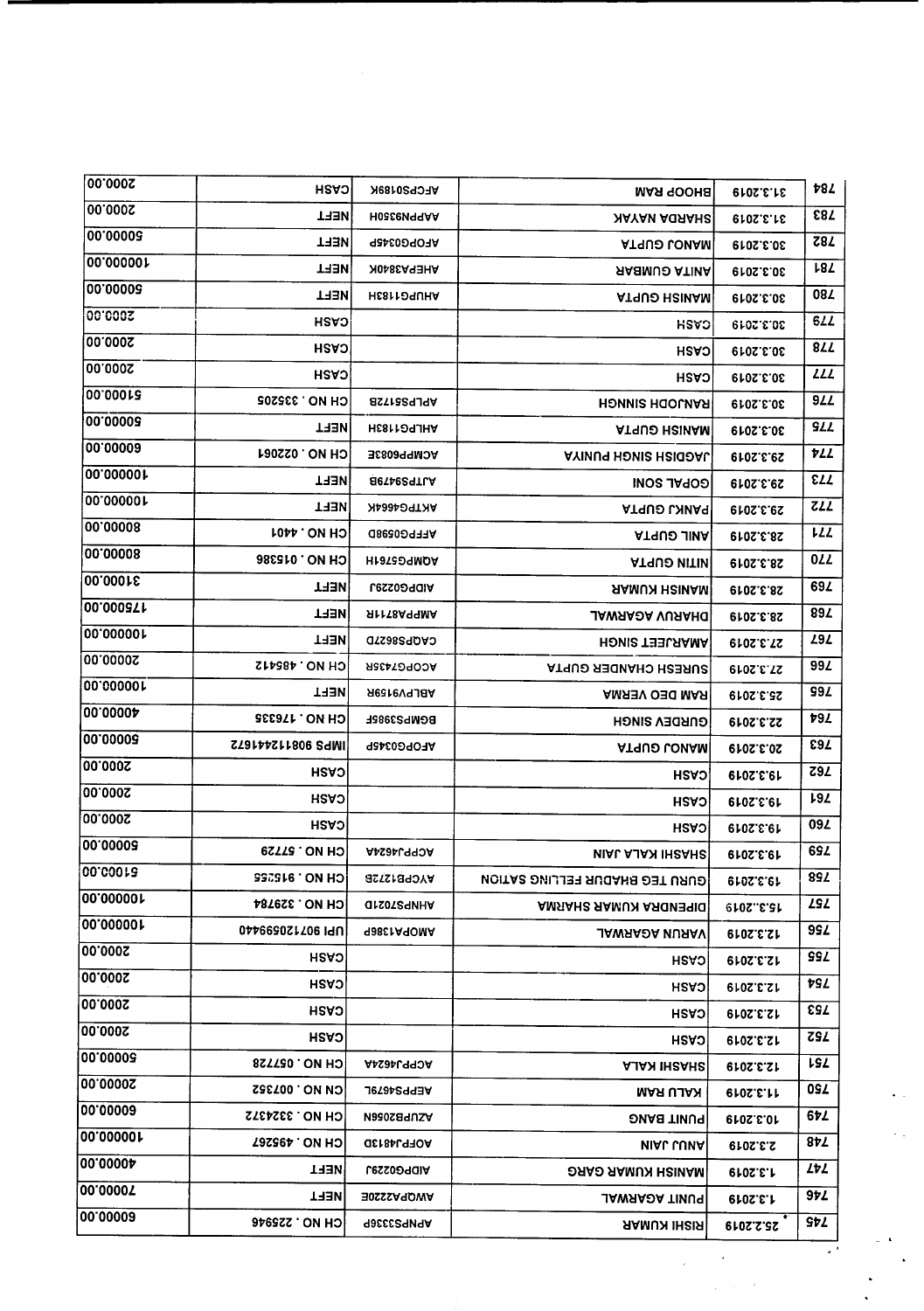| 785 | 31.3.2019 | BHIM SINGH         | AEMPS9019U | <b>CASH</b> | 2000.00    |
|-----|-----------|--------------------|------------|-------------|------------|
| 786 | 31.3.2019 | <b>MANISH GARG</b> |            | NEFT        | 20000.00   |
| 787 | 31.3.2019 | <b>CASH</b>        |            | <b>CASH</b> | 2000.00    |
| 788 | 31.3.2019 | <b>CASH</b>        |            | <b>CASH</b> | 2000.00    |
| 789 | 31.3.2019 | <b>CASH</b>        |            | <b>CASH</b> | 2000.00    |
| 790 | 31.3.2019 | <b>CASH</b>        |            | <b>CASH</b> | 2000.00    |
| 791 | 31.3.2019 | <b>CASH</b>        |            | <b>CASH</b> | 2000.00    |
| 792 | 31.3.2019 | <b>CASH</b>        |            | <b>CASH</b> | 2000.00    |
| 793 | 31.3.2019 | <b>CASH</b>        |            | <b>CASH</b> | 2000.00    |
| 794 | 31.3.2019 | <b>CASH</b>        |            | <b>CASH</b> | 2000.00    |
| 795 | 31.3.2019 | <b>CASH</b>        |            | CASH        | 2000.00    |
| 796 | 31.3.2019 | <b>CASH</b>        |            | <b>CASH</b> | 2000.00    |
| 797 | 31.3.2019 | <b>CASH</b>        |            | <b>CASH</b> | 2000.00    |
| 798 | 31.3.2019 | <b>CASH</b>        |            | <b>CASH</b> | 2000.00    |
| 799 | 31.3.2019 | <b>CASH</b>        |            | <b>CASH</b> | 2000.00    |
| 800 | 31.3.2019 | <b>CASH</b>        |            | <b>CASH</b> | 2000.00    |
|     |           |                    |            |             |            |
|     |           | <b>TOTAL</b>       |            |             | 6269000.00 |

\*In case of payment by Cheque/demand draft, indicate name of the bank and branch of tha bank on which the cheque/demand draft has been drawn.

In case the contributor is a company, whether the condition laid down under section 293 A of the companies Act, 1956 (1 of 1956) have been complied with (A Copy of the certificate to this obtained from the company should be attached)

*:;;1 fGi'if[r:~<:mt; """*

*~q1?7121~* I *PREET PAL SINGH,* son of Sh. DALJEET SINGH Solemnly declare that to the best of my knowledge and belief, the information given in this Form is correct, Complete and Tutu at the information given in this<br>7

 $\bullet$ 

I further declare that I am verifying this form in my capacity as *PRESIDENT* On behalf of the political party above named and I am also competent to do so.

## **FICATION**

Date: *20/05/2019* Place:- 75GB,ANOOPGARH

*~JA~~*

 $\,$ ধতাবুং কিন্তান: প্লাকাৰ্কে ছা

~ ,\_  $f_0$ ,  $\overline{f_0}$ ,  $f_1$ ,  $\overline{f_1}$ ,  $f_2$ ,  $\overline{f_1}$ ,  $\overline{f_2}$ ,  $\overline{f_3}$ ,  $\overline{f_4}$ ,  $\overline{f_5}$ ,  $\overline{f_6}$ ,  $\overline{f_7}$ ,  $\overline{f_8}$ ,  $\overline{f_9}$ ,  $\overline{f_9}$ ,  $\overline{f_9}$ ,  $\overline{f_9}$ ,  $\overline{f_9}$ ,  $\overline{f_9}$ ,  $\overline{f_9$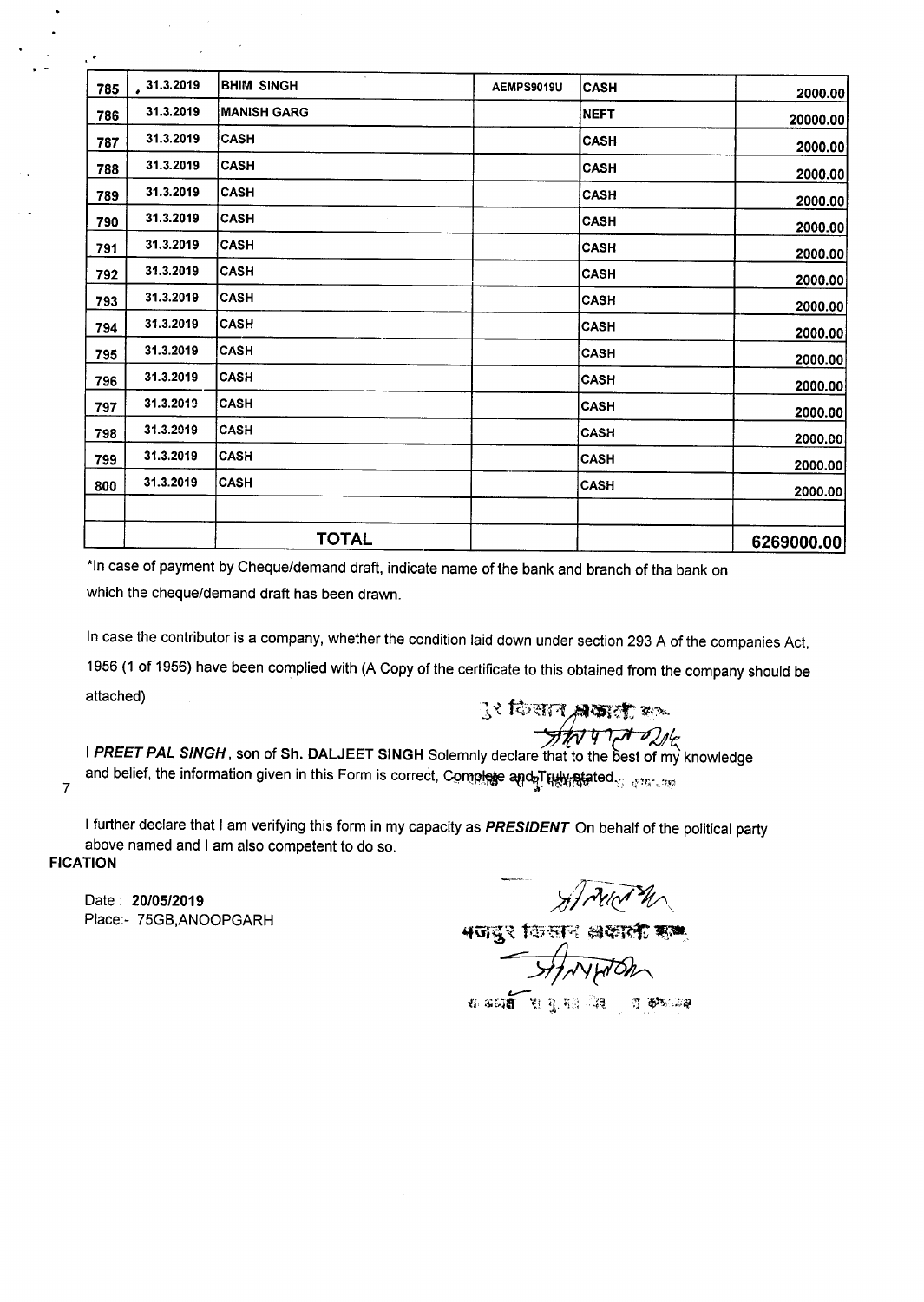## INDIAN INCOME TAX RETURN ACKNOWLEDGEMENT

[Where the data of the Return of Income in Form ITR-1 (SAHAJ), ITR-2, ITR-3, ITR-4, ITR-5, ITR-6, ITR-7 filed and verified electronically]

Assessment Year 2019-20

|                                          | Name                    |                                                |                   |                                                                                                             |                |  |             |                        | PAN                 |                              |                 |              |
|------------------------------------------|-------------------------|------------------------------------------------|-------------------|-------------------------------------------------------------------------------------------------------------|----------------|--|-------------|------------------------|---------------------|------------------------------|-----------------|--------------|
| PERSONAL INFORMATION AND THE             |                         | MAJDOOR KISAN AKALI DAL                        |                   |                                                                                                             |                |  |             |                        |                     | AACTM3681K                   |                 |              |
|                                          |                         | <b>Flat/Door/Block No</b>                      |                   | Name Of Premises/Building/Village                                                                           |                |  |             |                        |                     |                              |                 |              |
|                                          | VILLAGE-75 G.B.         |                                                |                   | PRITPAL SINGH NIWAS,                                                                                        |                |  |             |                        |                     | Form Number.                 | $ITR-7$         |              |
|                                          |                         | Road/Street/Post Office                        |                   | Area/Locality                                                                                               |                |  |             |                        |                     |                              |                 |              |
| <b>ACKNOWLEDGEMENT</b>                   |                         | 72 G.B.,                                       | <b>ANOOP GARH</b> |                                                                                                             |                |  |             | <b>Status</b>          | AOP/BOI             |                              |                 |              |
|                                          |                         | Town/City/District                             |                   | <b>State</b>                                                                                                |                |  | Pin/ZipCode |                        | Filed u/s           |                              |                 |              |
|                                          |                         | SRI GANGANAGAR                                 |                   | <b>RAJASTHAN</b>                                                                                            |                |  | 335707      |                        |                     | 139(1)-On or before due date |                 |              |
|                                          |                         | <b>Assessing Officer Details (Ward/Circle)</b> |                   | CIRCLE (Exemp.), Jaipur                                                                                     |                |  |             |                        |                     |                              |                 |              |
|                                          |                         | e-filing Acknowledgement Number                |                   | 220851031251019                                                                                             |                |  |             |                        |                     |                              |                 |              |
|                                          | $\mathbf{1}$            | <b>Gross total income</b>                      |                   |                                                                                                             |                |  |             |                        | 1                   |                              |                 | 0            |
|                                          | $\mathbf{2}$            | <b>Total Deductions under Chapter-VI-A</b>     |                   |                                                                                                             |                |  |             |                        | $\mathbf{z}$        |                              |                 | 0            |
|                                          | 3                       | <b>Total Income</b>                            |                   |                                                                                                             |                |  |             |                        | $\mathbf{3}$        |                              |                 | 0            |
|                                          | 3а                      | Deemed Total Income under AMT/MAT              |                   |                                                                                                             |                |  |             |                        | 3a                  |                              |                 | $\mathbf 0$  |
| <b>INCOME</b>                            |                         | 3b Current Year loss, if any                   |                   |                                                                                                             |                |  |             | 3 <sub>b</sub>         |                     |                              | $\bf{0}$        |              |
| <b>THEREON</b><br>$\ddot{\tilde{\circ}}$ | $\overline{\mathbf{4}}$ | Net tax payable                                |                   |                                                                                                             |                |  |             |                        | $\overline{\bf{4}}$ |                              |                 | $\mathbf{0}$ |
|                                          | 5                       | <b>Interest and Fee Payable</b>                |                   |                                                                                                             |                |  |             |                        | 5                   |                              |                 | 0            |
| COMPUTATION<br>AND TAX                   | 6                       | Total tax, interest and Fee payable            |                   |                                                                                                             |                |  |             | 6                      |                     |                              | 0               |              |
|                                          | 7                       | <b>Taxes Paid</b>                              | $\mathbf{a}$      | <b>Advance Tax</b>                                                                                          | 7a             |  |             | $\bf{0}$               |                     |                              |                 |              |
|                                          |                         |                                                | <b>TDS</b><br>b   |                                                                                                             | 7 <sub>b</sub> |  |             | $\bf{0}$               |                     |                              |                 |              |
|                                          |                         |                                                | <b>TCS</b><br>c   |                                                                                                             | 7c             |  |             | 0                      |                     |                              |                 |              |
|                                          |                         |                                                | d                 | <b>Self Assessment Tax</b>                                                                                  | 7d             |  |             | $\bf{0}$               |                     |                              |                 |              |
|                                          | 8                       | Tax Payable (6-7e)                             | e                 | Total Taxes Paid (7a+7b+7c+7d)                                                                              |                |  |             |                        | 7 <sub>e</sub>      |                              |                 | 0            |
|                                          |                         |                                                |                   |                                                                                                             |                |  |             |                        | 8                   |                              |                 | 0            |
|                                          | 9                       | Refund (7e-6)                                  |                   |                                                                                                             |                |  |             |                        | $\boldsymbol{9}$    |                              |                 | $\bf{0}$     |
|                                          | 10                      | <b>Exempt Income</b>                           |                   | Agriculture<br>Others                                                                                       |                |  |             | 0<br>0                 | 10                  |                              |                 | 0            |
|                                          |                         |                                                |                   |                                                                                                             |                |  |             |                        |                     |                              |                 |              |
|                                          |                         |                                                |                   | Income Tax Return submitted electronically on 25-10-2019 18:17:39 from IP address 117.207.89.74             |                |  |             |                        |                     | and verified by              |                 |              |
| PRITPAL SINGH                            |                         |                                                |                   | having PAN BQJPS6046Q                                                                                       |                |  |             | on 25-10-2019 18:17:39 |                     |                              | from IP address |              |
| 117.207.89.74                            |                         |                                                |                   | using Digital Signature Certificate (DSC)                                                                   |                |  |             |                        |                     |                              |                 |              |
| DSC details:                             |                         |                                                |                   | 2490395271465371424CN=SafeScrypt sub-CA for RCAI Class 2 2014, OU=Sub-CA, O=Sify Technologies Limited, C=IN |                |  |             |                        |                     |                              |                 |              |

## **DO NOT SEND THIS ACKNOWLEDGEMENT TO CPC, BENGALURU**

 $\sigma_{\rm X}$